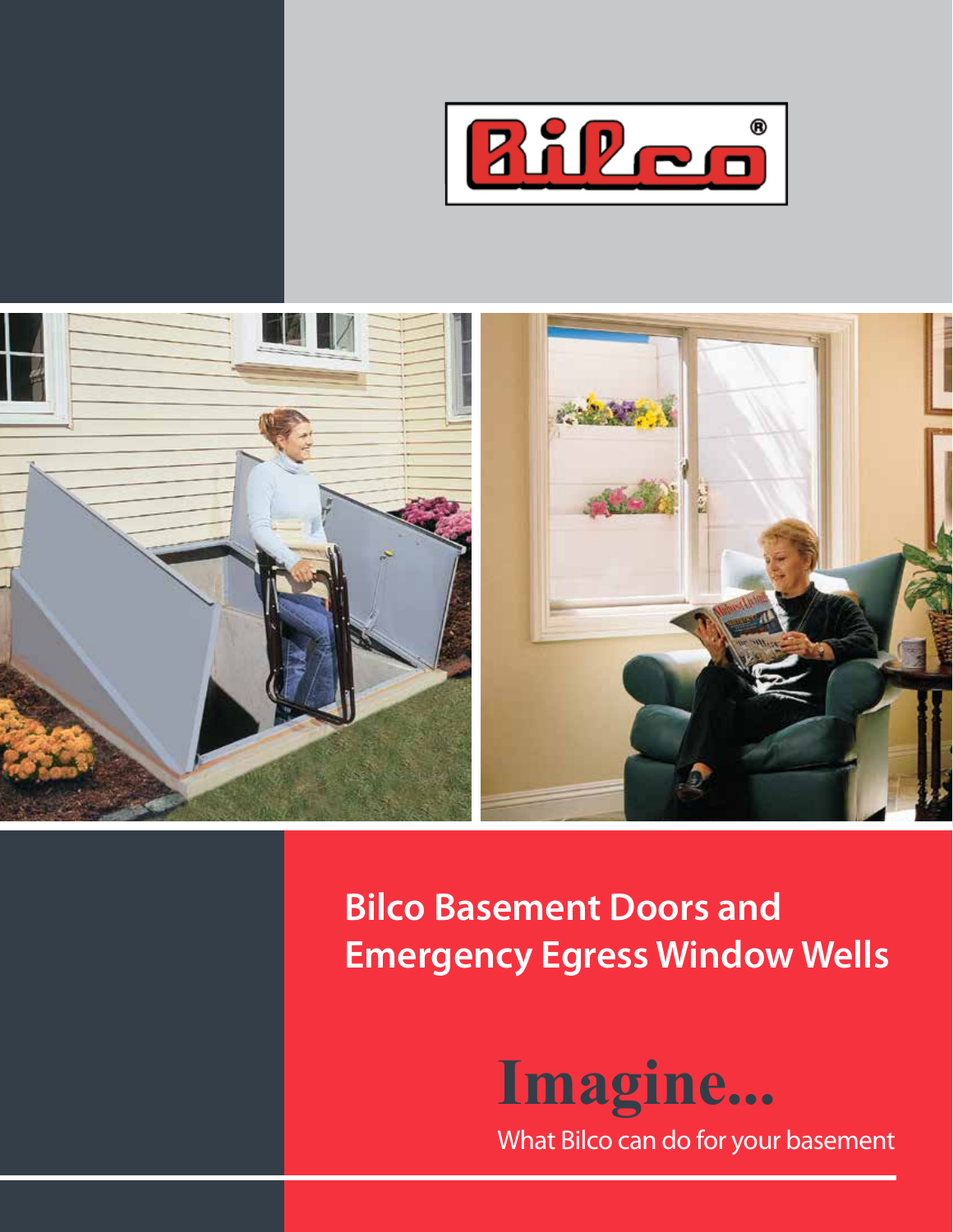## Basement Doors



White Sandstone

Available with a Powder Coat Paint Finish Eliminates the time and expense of painting the door yourself. Color Choices

Light Gray Brick

Only available on Classic Series doors, sizes B and C and extension panels.

Basement doors are ideal for access to basement storage areas and for moving large items into finished basement areas. The wide opening allows storage items such as deck and patio furniture, and large items such as pool tables and furniture, to be easily moved in and out of a basement. Doors meet IRC 2012 building code requirements for emergency egress in finished basement living areas and feature weather resistant construction.







## **Classic Series** Steel Sided

#### Features:

- **•** Patented gas spring lift assistance for improved operation
- **•** Baked-on Sherwin Williams primer provides durable base for finish paint
- **•** Slide bolt locking mechanism (optional keyed lock kit available)
- Flanged construction and J-channel header shed water and prevent binding due to ice and snow, permitting all-season use

### **Classic Series** Sloped Wall Features:

- **•** Heavy-duty steel construction
- **•** Baked-on Sherwin Williams primer provides durable base for finish paint
- **•** Corrosion-resistant zinc-plated, chromate-sealed hardware
- 
- 
- **•** Versatile frame design and optional foundation plates and extension panels allow the door to accommodate virtually any areaway

## **Ultra Series**

#### *Pre-assembled for faster installation!*  Features:

- **•** Corrosion-resistant high-density, polyethylene construction
- **•** Simulated wood design
- **•** Pleasing driftwood color
- **•** Will not rust and never needs painting
- Interchangeable side panel inserts allow homeowners to add light and/or ventilation to their basement areaway
- **•** Motion dampers provided for safe and controlled door operation
- **•** Slide bolt locking mechanism



Louver and screen side panel window inserts



- 
- 
- 
- **•** Lift assistance provides easy, one-hand operation
- **•** Slide bolt locking mechanism (optional keyed lock available)
- 

Wood grain texture *For new home construction, see PermEntry Basement Entrance on page 6.*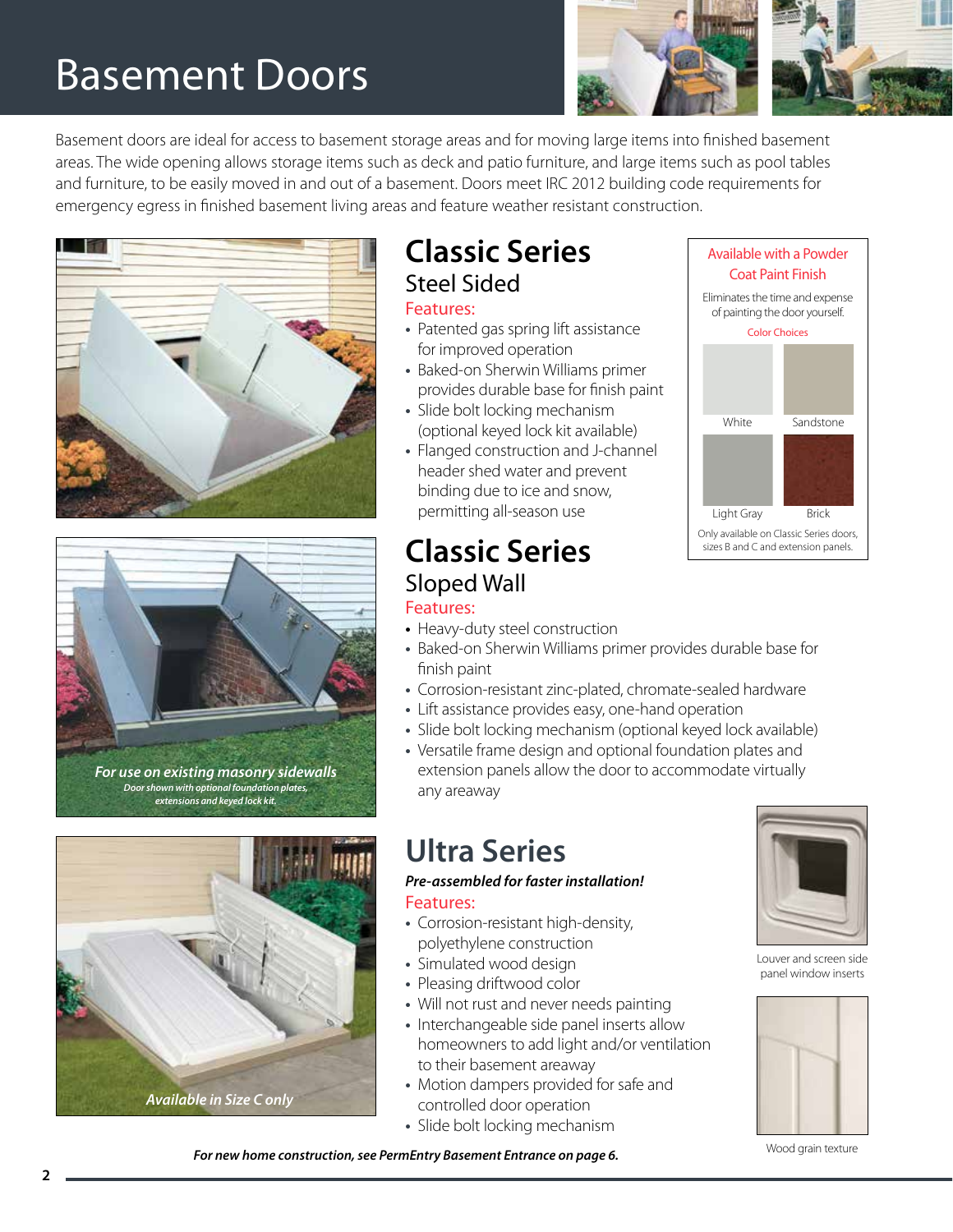



### **Basement Door Measuring Guide**

Follow the instructions below to calculate the proper size door for your areaway. An electronic version of this sizing guide is also available at www.bilco.com. Please contact Bilco if you are unable to find a standard door to fit your areaway.

**W**

### **Areaway — Flat Foundation Ultra Series and Classic Series Doors**

- 1. Discard your old door and measure (in inches) the dimensions of the areaway foundation.
- 2. Measure dimension W1, the inside width, and dimension W2, the outside width of the areaway foundation walls. Record your dimensions and make the calculation shown.
- 3. Measure dimension L1, the inside length, and dimension L2, the outside length of the areaway foundation walls. Record your dimensions and make the calculation shown.
- 4. Measure dimension H1, the height from the top of the areaway foundation to the top of the opening in the house foundation.
- 5. Select the door from the table to the right with a width between W1 and W<sub>2</sub> and length between L<sub>1</sub> and L<sub>2</sub>.

**L Extensions** are available to increase the door length for Size C Ultra and Classic Series doors. **Classic Series** extensions are available in 6", 12", 18", 24" and 30" lengths and two or more can be mounted back to back to increase the door length. **Ultra Series**  extensions are available in 6" and 12" lengths and two extensions can be combined to increase the door length.

### **Areaway — Sloped Masonry Classic Series SLW Doors**

- 1. Discard your old door and measure the dimensions of the areaway foundation as shown.
- 2. Measure dimension W1, the inside width, and W2, the outside width of the foundation sloped sidewalls. Walls may not be uniformly spaced, so check at several points for the narrowest dimension.
- 3. Measure dimension L1, the inside length, and L2, the outside length of the areaway foundation. Record your dimensions and make the calculation shown.
- 4. Select the widest and longest SLW Door from the table to the right that will fit between the foundation sidewalls. Frame length should be between L1+2" and L2. Frame length can be extended with optional extension panels. **L W**



| $W1 + 4'' =$<br>$W2 =$          |
|---------------------------------|
| Length<br>$L1 + 2" =$<br>$L2 =$ |
| Height<br>$H1 =$                |

**Width**

#### **Basement Door Dimensions**

| Door        | Width<br>(W)<br>(inches) | Length<br>(L)<br>(inches) | Height          | Door Opening       |                   |  |
|-------------|--------------------------|---------------------------|-----------------|--------------------|-------------------|--|
| <b>Size</b> |                          |                           | (H)<br>(inches) | Length<br>(inches) | Width<br>(inches) |  |
| B           | 51                       | 64                        | 22              | 60                 | 44                |  |
| $C^*$       | 55                       | 72                        | $19\frac{1}{2}$ | 67                 | 48                |  |
| Ω           | 47                       | 58                        | 30              | 58                 | 40                |  |
| <b>SL</b>   | 51                       | 431/4                     | 52              | 60                 | 44                |  |

\*Ultra Series Doors are available in Size C only

#### **Record your foundation dimensions here**





#### **Sloped Wall Basement Door Dimensions**

| For inside                 | *Outside<br>**Length (L)<br><b>Select Door</b> |                       | Door Opening            |                    |                   |
|----------------------------|------------------------------------------------|-----------------------|-------------------------|--------------------|-------------------|
| width (inches)<br>(W1) of: | Model                                          | Width (W)<br>(inches) | $min - max$<br>(inches) | Length<br>(inches) | Width<br>(inches) |
| $36 - 41$                  | SLW3641                                        | 451/4                 | 651/4-673/4             | 57                 | 30                |
| $46 - 51$                  | SLW4651                                        | 551/4                 | 651/4-673/4             | 57                 | 40                |
| $47 - 51$                  | SLW4751                                        | 551/4                 | $74\frac{1}{2} - 77$    | 67                 | 40                |
| $50 - 55$                  | <b>SLW5055</b>                                 | 591/4                 | 673/4 - 701/4           | 60                 | 44                |
| $54 - 59$                  | SLW5459                                        | 631/4                 | $74\frac{1}{2} - 77$    | 67                 | 48                |

\* The frame of the door must overlap the foundation sidewalls by at least 2" on each side. \*\* The SLW door length is adjustable for installation flexibility.

**Extensions** are available to increase the door length in 6" and 12" sizes. Two or more extensions can be over-lapped to make longer extensions.

#### **Record your foundation dimensions here**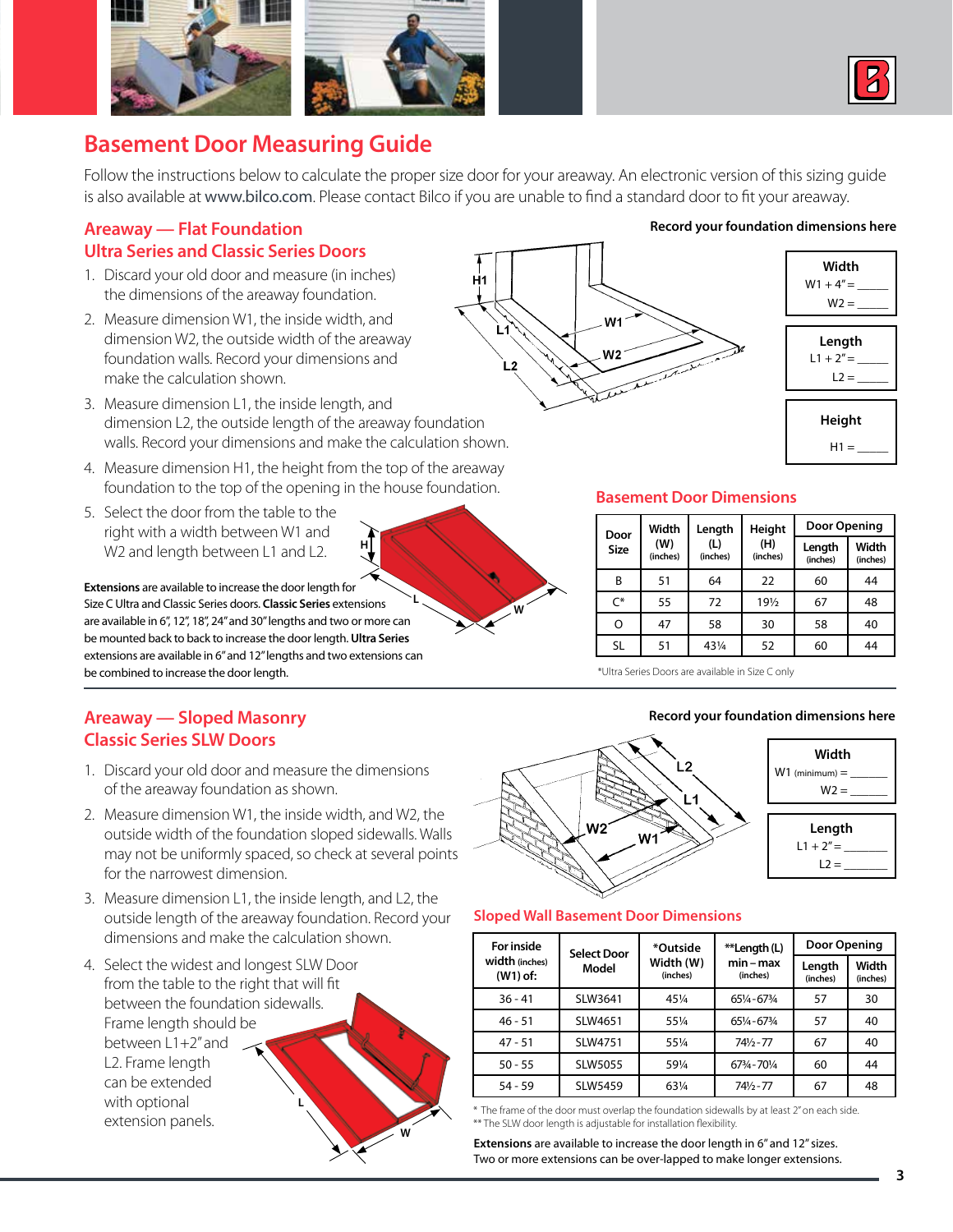# Window Wells



Bilco window well systems add natural daylight and ventilation to basement rooms, making them as warm and comfortable as any area in the home. Window well systems meet IRC 2012 building code requirements for emergency egress and are constructed of non-corrosive materials for many years of maintenance free service.





Consists of side-and step-panels that simply snap together on-site





Modules can be stacked to accommodate virtually any foundation height

### **ScapeWEL®** Window Well System

#### Features:

- **•** Step design aids emergency egress and can be landscaped with plants or flowers for added visual enhancement
- **•** High-density polyethylene molded construction will never rust, rot, or change color and is UV-stabilized for long life
- **•** Attractive driftwood color complements basement interior and blends with any architecture
- Easily cleaned with standard household cleaners
- Available in a number of sizes to accommodate virtually any foundation height



*Heavy duty molded panels feature a structural foam core for added strength and rigidity*

## **stakWEL®** Modular Window Well System

#### Features:

- **•** Modular system provides corrosion resistant performance at "steel-like" prices
- **•** High-density polyethylene molded construction will never rust, rot or change color and is UV-stabilized for long life
- **•** Unique "Grip/Step" design features convenient handle and gusseted step to meet emergency egress requirements
- **•** Neutral driftwood color and pebbled interior finish will complement the interior of any home
- **•** Overlapping ribs and tabbed inserts lock modules together to form a cohesive assembly
- Modular system can be used on foundations of ten foot and greater in depth

**Bilco window well systems are a great enhancement for basement remodeling projects. See back cover for information on installation by an independent installer.** 



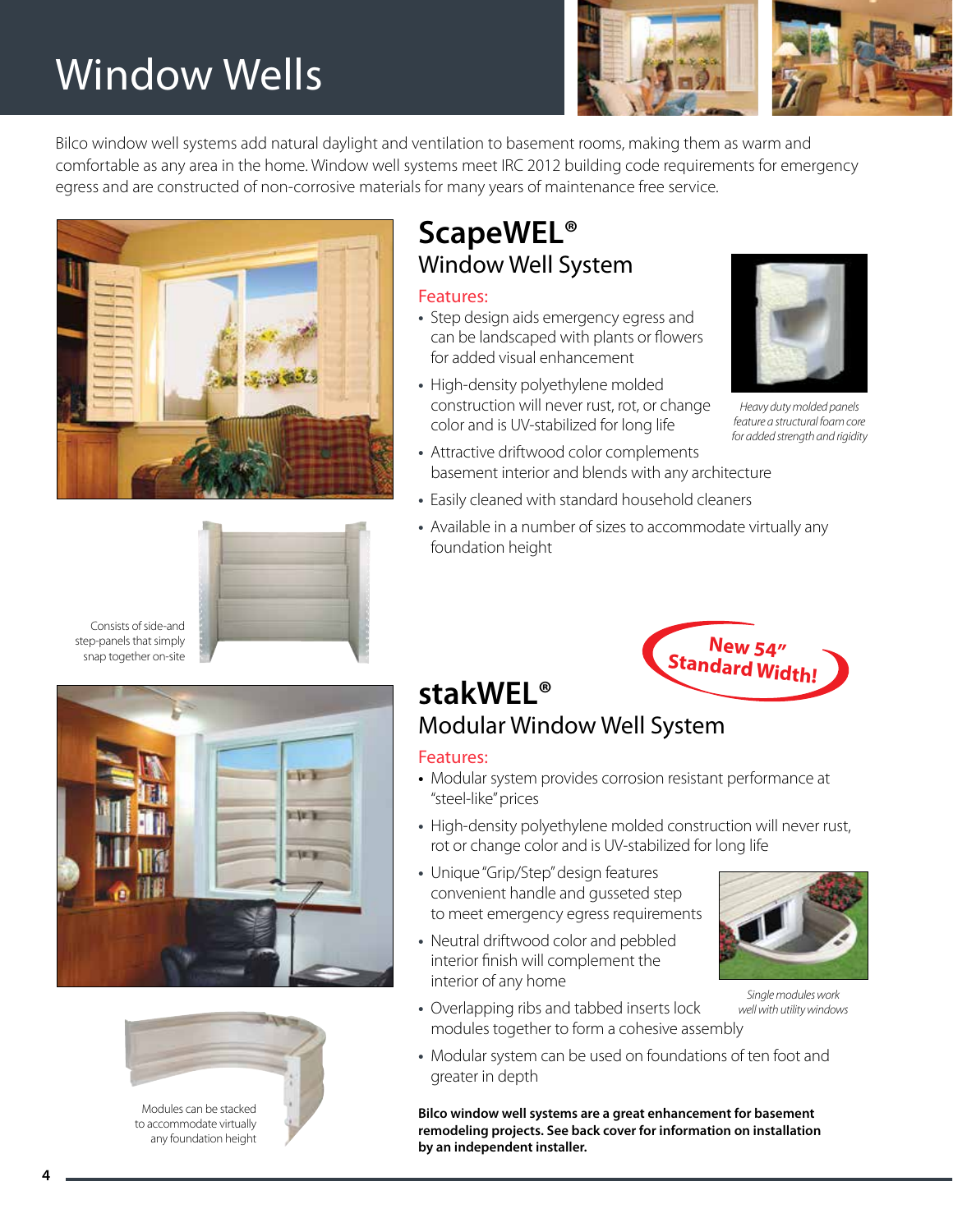





### **Selecting the Proper Size**

**Step 1:** Measure or calculate dimension  $\widehat{A}$  as shown in the detail on the right based on the site's grade conditions and foundation height.

**Step 2:** Determine the required window well side panel height by performing this simple calculation:

Required Side Panel Height = Dimension **A** + 7½"

From the table below, select the closest height that will meet the site conditions.

**Step 3:** Once the side panel height has been determined, read across and select the desired window width. With the window size selected, read across to select the proper window well and cover.

**Note:** Both stakWEL® and ScapeWEL® models satisfy building code requirements for emergency egress.



### **Standard Sizes and Model Numbers**

| ScapeWEL <sup>®</sup> Window Well System |                 |                 |                    |          |                          |              |                     |                      |                  |
|------------------------------------------|-----------------|-----------------|--------------------|----------|--------------------------|--------------|---------------------|----------------------|------------------|
|                                          | No. of<br>Tiers | Inside<br>Width | Projection<br>from |          | <b>Side Panel Height</b> |              | Maximum             |                      |                  |
| Model<br>No.                             |                 |                 |                    |          | With Extension*          |              | <b>Window Width</b> |                      | Optional<br>Dome |
|                                          | (steps)         |                 | <b>Foundation</b>  | Standard | Height                   | Model<br>No. | Wall<br>Mount       | <b>Buck</b><br>Mount | Cover            |
| 4048-42                                  | $\overline{2}$  | 42"             | 41''               | 48"      | X                        | X            | 42''                | 38''                 | 4042C            |
| 4048-54                                  | $\overline{2}$  | 54''            | 41''               | 48"      | X                        | X            | 54"                 | 50"                  | 4054C            |
| 4048-66                                  | $\overline{2}$  | 66"             | 41''               | 48"      | X                        | X            | 66''                | 62''                 | 4066C            |
| 4862-42                                  | 3               | 42"             | 49"                | 62''     | 81''                     | 3019-42      | 42''                | 38''                 | 4842C            |
| 4862-54                                  | 3               | 54''            | 49"                | 62''     | 81"                      | 3019-54      | 54"                 | 50''                 | 4854C            |
| 4862-66                                  | 3               | 66"             | 49"                | 62''     | 81''                     | 3019-66      | 66"                 | 62"                  | 4866C            |

|              | stakWEL <sup>®</sup> Modular Window Well System |                 |                           |                                         |                           |  |  |  |
|--------------|-------------------------------------------------|-----------------|---------------------------|-----------------------------------------|---------------------------|--|--|--|
| Model<br>No. | Height<br>Based<br>on No. of<br>Modules         | Inside<br>Width | Keyhole<br><b>Centers</b> | Projection<br>from<br><b>Foundation</b> | Optional<br>Dome<br>Cover |  |  |  |
| stkwl-48     | $(1) = 21"$                                     | 54''            | 58"                       | 401/4"                                  | stkwl-c                   |  |  |  |
| stkwl-48     | $(2) = 36\frac{3}{8}$                           | 54''            | 58"                       | 401/4"                                  | stkwl-c                   |  |  |  |
| stkwl-48     | $(3) = 51\frac{3}{4}$ "                         | 54''            | 58"                       | 401/4"                                  | stkwl-c                   |  |  |  |
| stkwl-48     | $(4) = 67\%$                                    | 54''            | 58"                       | 401/4"                                  | stkwl-c                   |  |  |  |
| stkwl-48     | $(5) = 82\frac{1}{2}$                           | 54''            | 58"                       | 401/4"                                  | stkwl-c                   |  |  |  |
| stkwl-48     | $(6) = 97\%$                                    | 54''            | 58"                       | 401/4"                                  | stkwl-c                   |  |  |  |

Note: stakWEL Window Wells cannot be used with 60" wide windows.

Use ScapeWEL model for this window size.

X - Not Available.

\*Extensions are only available for 3-tier window well models. Note: The distance from the outside of the foundation wall to the inside face of the first step is 30".

**Window Well Dome Cover Option**

Limits the accumulation of snow, leaves and debris. Constructed of polycarbonate, this high impact cover is UV-resistant and designed for durability and long life.

**Note:** For applications with a casement window, the well must be installed so that it is above the top of the window for a dome cover to be utilized.



*ScapeWEL Dome Cover stakWEL Dome Cover*

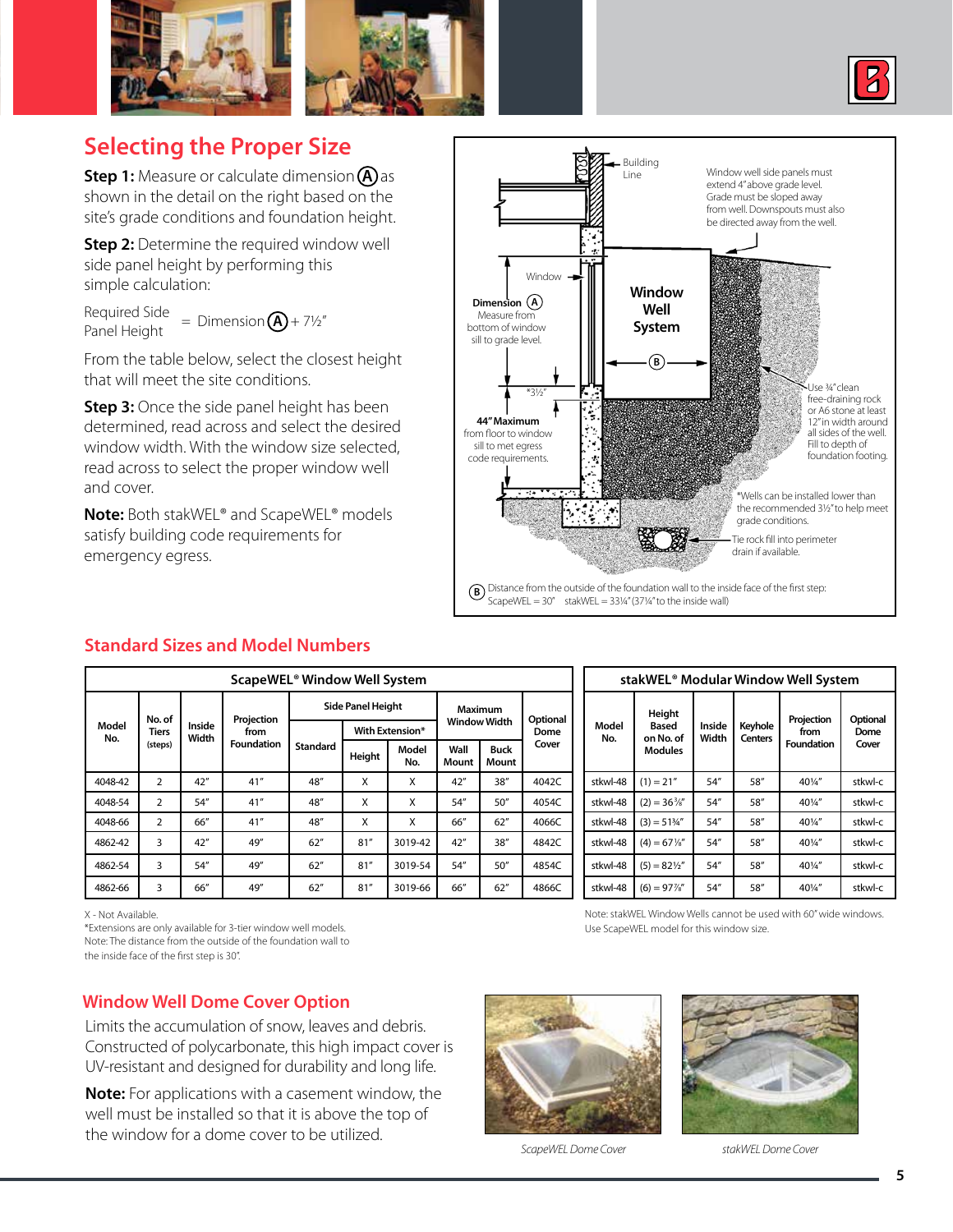# PermEntry® Basement Entrance



Consisting of a precast concrete stairwell and either a Classic Series or Ultra Series basement door, PermEntry is the fastest and most economical way to add convenient, direct basement access to any home. PermEntry is ideal for new home construction or remodeling projects and can be delivered and installed in just a few hours by a PermEntry dealer.





#### **Plan for it on New Homes**

The PermEntry Basement Entrance adds sales appeal and value by giving homeowners access directly from the basement to the outdoors. When you plan for a PermEntry Basement Entrance, you open up your basement to a number of opportunities, including:

- **•** External basement exit in case of an emergency
- **•** Access to mechanical equipment during construction, reducing traffic and damage to the main level of the home
- **•** Ability to move large furniture, bulky appliances and patio furniture easily through the basement
- **•** Additional quality selling features your customers will recognize and appreciate
- **•** A basement as convenient and easy to use as other rooms in the home

#### **Add it to an Existing Home**

Homeowners and remodeling contractors can add the convenience of direct basement access by following these simple steps:

- **•** Contact a PermEntry dealer to determine if your home is suitable for a PermEntry installation
- Stake off the area to be excavated. Call local utility companies to verify power and utility line locations
- **•** Hire an excavating or landscaping contractor to dig the opening for the precast stairwell (see page 7 for opening requirements)
- **•** Contact a contractor to saw cut an opening in your foundation wall. A PermEntry dealer can help you find a contractor
- **•** Ask your PermEntry dealer for help on determining the proper size of your areaway and to set up delivery and installation
- **•** Once the entrance has been installed, back-fill and landscape the area around the new basement entrance

### **You Supply the Foundation Opening… PermEntry Does the Rest!**

Bilco has a national network of licensed PermEntry dealers. To find a dealer near you, visit www.bilco.com. Complete installation of the precast stairwell and door is typically done in less than two hours.



**1.** The foundation opening is prepared to receive the PermEntry casting. Holes for the special high-strength bolts are drilled through the foundation.



**2.** Facing surfaces are coated with self-sealing butyl resin strip sealant for a watertight seal and rods are threaded into anchors built into the casting.



**3.** The PermEntry precast stairwell is lowered into position onto the foundation footing and secured through the foundation wall.



**4.** The Bilco door is assembled and anchored to the precast stairwell. The area is then backfilled and landscaped to complete the installation.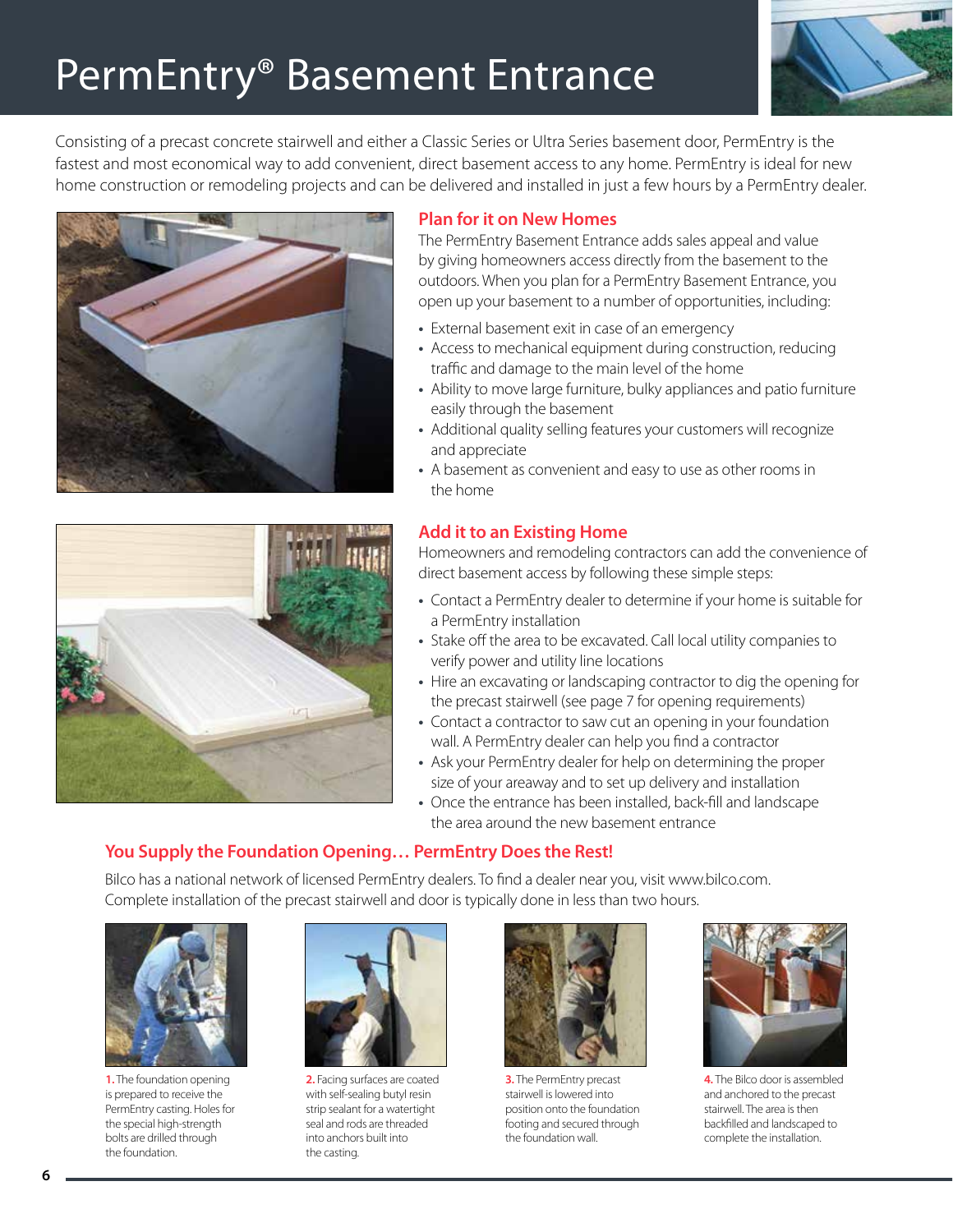



- 1. Provide truck access to within 10' of the center of PermEntry stairwell.
- 2. Foundation footing and opening should be level, plumb and square.
- 3. Width of foundation wall opening should be 40" maximum for all sizes.
- 4. Ensure proper soil drainage at base of unit. A footing drain to daylight is recommended.
- 5. When foundation is backfilled, leave a minimum work area for the PermEntry installation.
- 6. On new construction applications, the basement floor or equivalent slab should be poured in the concrete wall.
- 7. Hold foundation tar coating back a minimum of 12" on each side of the opening.

#### **How To Measure**

- 1. Determine the measurement from the finished grade to the foundation footing.
- 2. Refer to table below to select proper size. Top of stairwell unit should be a minimum of 2" above the finished grade.
- 3. Double-check pre-installation requirements and assure there is adequate area for truck access to and from the installation site.

#### **Post-Installation Requirements**

- Properly backfill and compact excavation with clean, suitable fill and/or stone. Never use construction debris and never backfill higher than 2" below the top of the stairwell
- Final grade should be adjusted to leave 2" 6" of stairwell above the finished grade. Immediately slope the grade away from the PermEntry entrance in all directions
- Avoid locating down spouts or sump discharge near the PermEntry entrance
- An insulated door at the bottom of the stairs is recommended to reduce heat loss
- **•** For steel doors, a finish coat of alkyd metal enamel in a light color must be applied to all metal surfaces inside and out. Do not use an oil-based wood paint

### **A PermEntry® Unit for Every Home...**

| Footing              | PE             |                    | Casting (C)        | Door (D)          |                    |
|----------------------|----------------|--------------------|--------------------|-------------------|--------------------|
| to Grade<br>(inches) | <b>Size</b>    | Height<br>(inches) | Length<br>(inches) | Width<br>(inches) | Height<br>(inches) |
| $35 - 41$            | S              | 43                 | 45                 | $51\frac{1}{2}$   | 52                 |
| $52 - 58$            | O              | 60                 | 60                 | $51\frac{1}{2}$   | 30                 |
| $59 - 66$            | B              | 68                 | 66                 | $55\%$            | 22                 |
| $67 - 74$            | $C^*$          | 76                 | 74                 | $55\%$            | 19 <sub>2</sub>    |
| $75 - 82$            | D <sup>*</sup> | 84                 | 86                 | 551/2             | 22                 |
| $83 - 91$            | E*             | 92%                | $95\frac{3}{8}$    | 58                | 22                 |
| $92 - 99$            | F*             | 101                | 104                | 58                | 22                 |

\* Optional Ultra Series Door available for these sizes.

#### **Job Requirements**



#### **How to Order**



#### **Door Sizing**



#### Features:

- One-piece pre-cast concrete steps, thoroughly vibrated for maximum density
- Original Bilco Classic or Ultra Series basement door
- Thousands installed since 1960